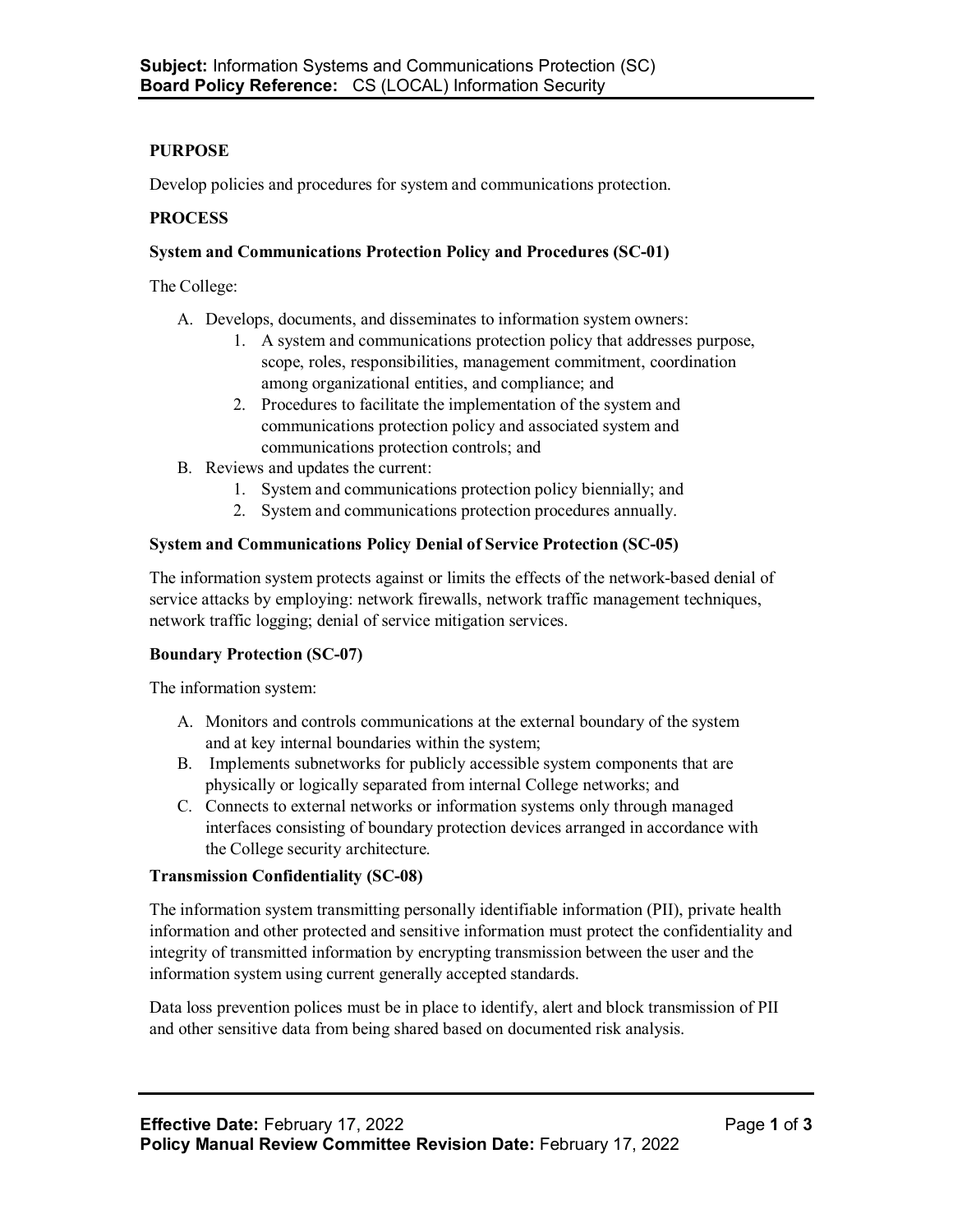Information Technology must configure information systems using the latest industry standard encryption protocols and technology to transmit confidential data.

## **Cryptographic Key Establishment and Management (SC-12)**

The College establishes and manages cryptographic keys for required cryptography employed within the information system. Key management should be automated when possible. Key management must protect the integrity of the keys and only be shared with those needing access to complete their job duties. Keys must be backed up and protected as part of the disaster management plan.

Information Technology must administer and maintain cryptographic keys employed in client, network and enterprise systems in coordination with other College departments.

#### **Cryptographic Protection (SC-13)**

The information system implements current generally accepted cryptographic standards in accordance with applicable federal laws, Executive Orders, directives, policies, regulations, and standards.

Confidential, personally identifiable information, and protected health information must be encrypted when stored on a portable storage device or transmitted over a public network.

## **Collaborative Computing Devices (SC-15)**

The information system:

- A. Prohibits remote activation of collaborative computing devices with the following exceptions: when an authorized employee or third party contractor is troubleshooting or maintaining the information system or a user is authorized to activate; and
- B. Provides an explicit indication of use to users physically present at the devices.

#### **Secure Name/Address Resolution Services (Authoritative Source) (SC-20)**

The information system:

- A. Provides additional data origin and integrity artifacts along with the authoritative name resolution data the system returns in response to external name/address resolution queries; and
- B. Provides the means to indicate the security status of child zones and (if the child supports secure resolution services) to enable verification of a chain of trust among parent and child domains, when operating as part of a distributed, hierarchical namespace.
- C. The Network Systems manager or designee is responsible for maintaining the authoritative name resolution services.